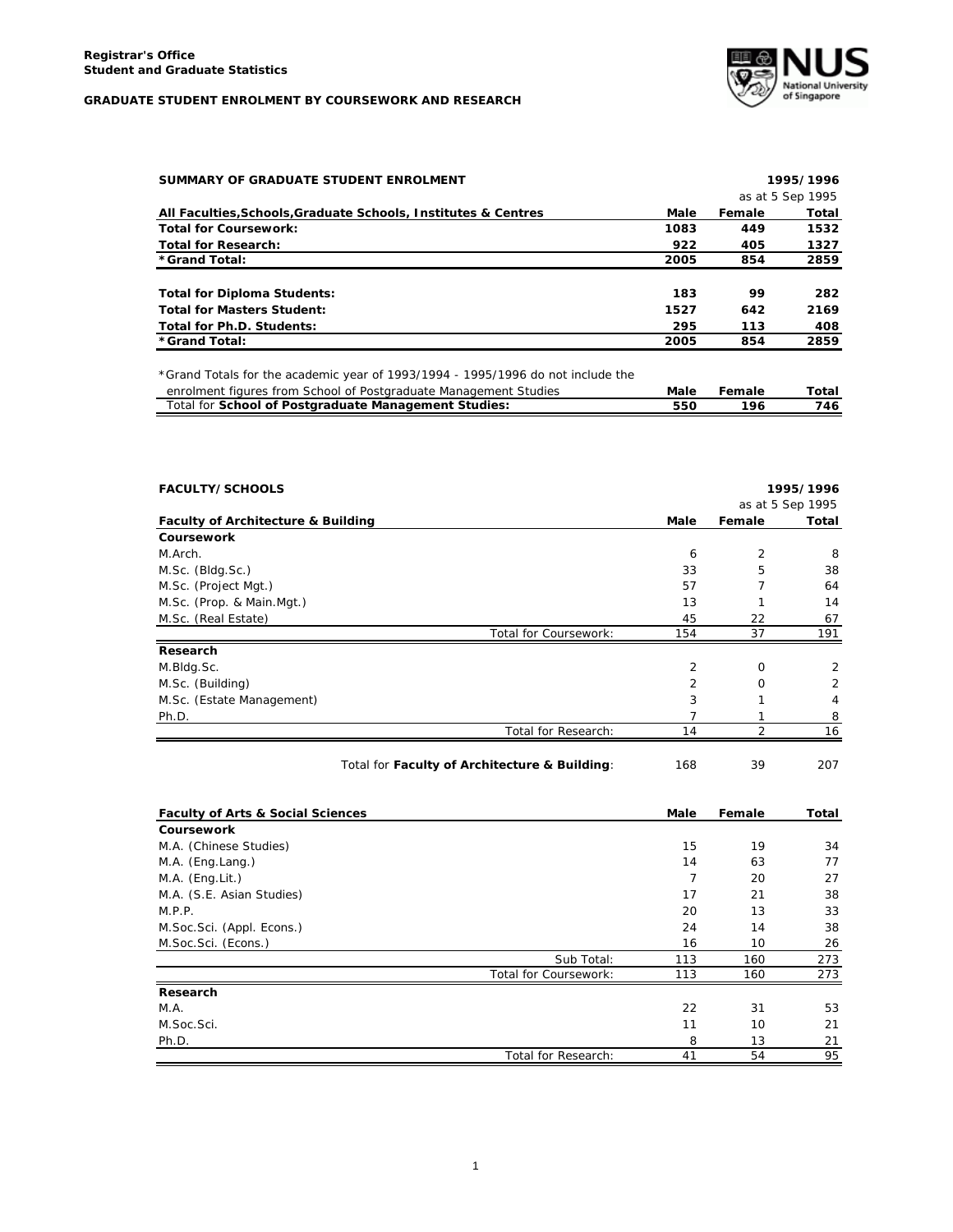

|                                           | Total for Faculty of Arts & Social Sciences:  | 154            | 214            | 368            |
|-------------------------------------------|-----------------------------------------------|----------------|----------------|----------------|
| <b>Faculty of Business Administration</b> |                                               | Male           | Female         | Total          |
| Research                                  |                                               |                |                |                |
| $M.Sc.$ (Mgt.)                            |                                               | 31             | 8              | 39             |
| Ph.D.                                     |                                               | 5              | $\overline{2}$ | $\overline{7}$ |
|                                           | Total for Research:                           | 36             | 10             | 46             |
|                                           | Total for Faculty of Business Administration: | 36             | 10             | 46             |
| <b>Faculty of Dentistry</b>               |                                               | Male           | Female         | Total          |
| Research                                  |                                               |                |                |                |
| D.D.S.                                    |                                               | 1              | 0              | 1              |
|                                           | Total for Research:                           | $\mathbf{1}$   | $\mathsf{O}$   | $\mathbf{1}$   |
|                                           | Total for Faculty of Dentistry:               | $\mathbf{1}$   | 0              | 1              |
| <b>Faculty of Engineering</b>             |                                               | Male           | Female         | Total          |
| Research                                  |                                               |                |                |                |
| M.Eng.                                    |                                               | 319            | 71             | 390            |
| Ph.D.                                     |                                               | 122            | 24             | 146            |
|                                           | Total for Research:                           | 441            | 95             | 536            |
|                                           | Total for Faculty of Engineering:             | 441            | 95             | 536            |
| <b>Faculty of Law</b>                     |                                               | Male           | Female         | Total          |
| Coursework                                |                                               |                |                |                |
| Dip.Bus.Law                               |                                               | 5              | 3              | 8              |
| Dip.Sing.Law                              |                                               | 47             | 28             | 75             |
| LL.M.                                     | Sub Total:                                    | 52<br>28       | 31<br>12       | 83<br>40       |
| M.C.L.                                    |                                               | $\overline{2}$ | 3              | 5              |
|                                           | Sub Total:                                    | 30             | 15             | 45             |
|                                           | Total for Coursework:                         | 82             | 46             | 128            |
| Research                                  |                                               |                |                |                |
| LL.M.                                     |                                               | 2              | $\mathbf{1}$   | 3              |
| Ph.D.                                     |                                               | 1              | 0              | $\mathbf{1}$   |
|                                           | Total for Research:                           | 3              | $\mathbf{1}$   | 4              |
|                                           | Total for Faculty of Law:                     | 85             | 47             | 132            |
| <b>Faculty of Medicine</b>                |                                               | Male           | Female         | <b>Total</b>   |
| Research                                  |                                               |                |                |                |
| M.D.                                      |                                               | 14             | 5              | 19             |
| M.Sc.                                     |                                               | 43             | 46             | 89             |
| Ph.D.                                     |                                               | 43             | 32             | 75             |
|                                           | Total for Research:                           | 100            | 83             | 183            |
|                                           | Total for Faculty of Medicine:                | 100            | 83             | 183            |
| <b>Faculty of Science</b>                 |                                               | Male           | Female         | Total          |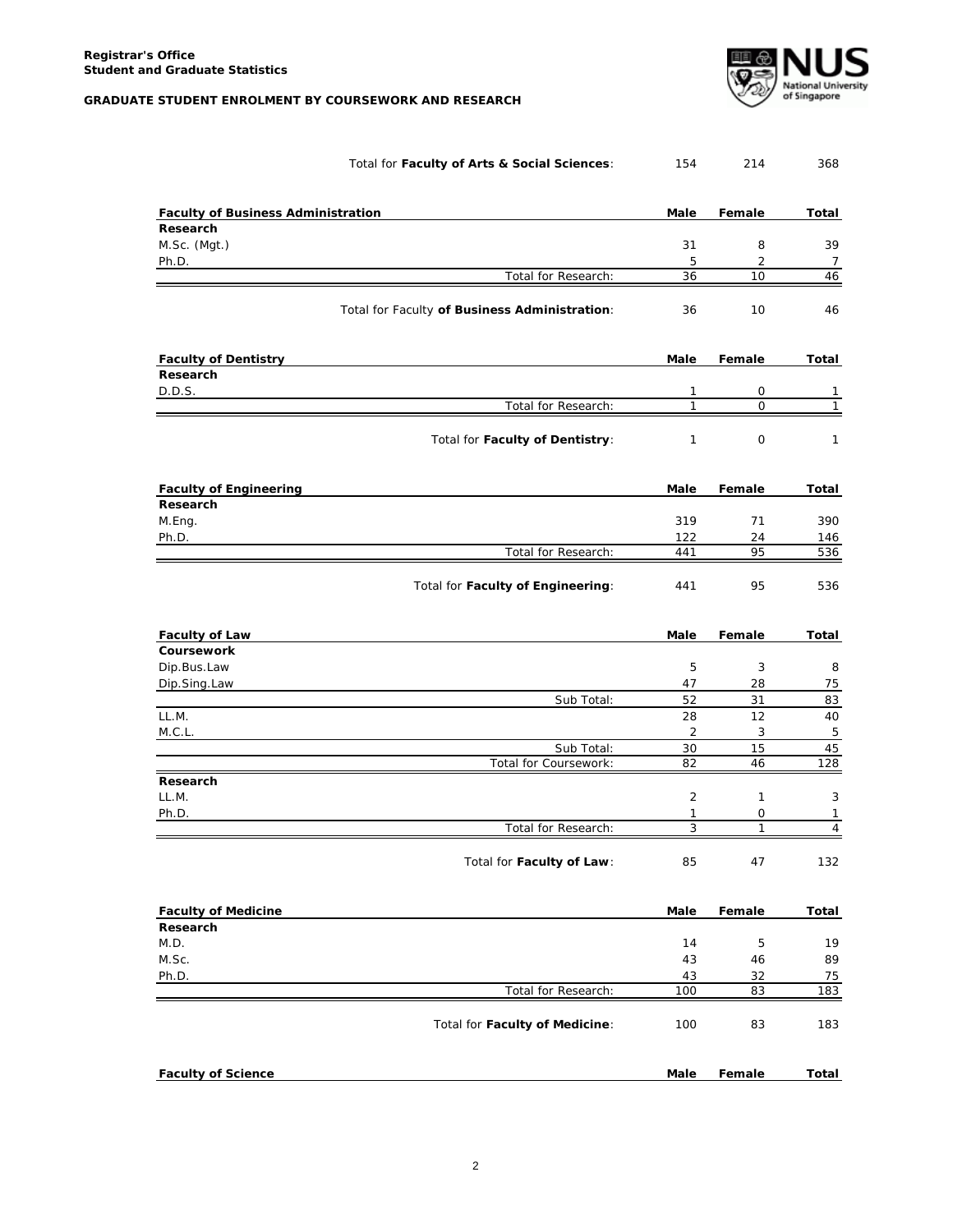

| Coursework                |                               |     |     |     |
|---------------------------|-------------------------------|-----|-----|-----|
| Dip.Comp.Tech.            |                               | 6   | 3   | 9   |
|                           | Sub Total:                    | 6   | 3   | 9   |
| M.Sc. (Comp. & Info.Sci.) |                               | 37  | 19  | 56  |
|                           | Sub Total:                    | 37  | 19  | 56  |
|                           | Total for Coursework:         | 43  | 22  | 65  |
| Research                  |                               |     |     |     |
| M.Sc.                     |                               | 169 | 109 | 278 |
| M.Sc. (Pharm.)            |                               |     | 4   | -5  |
| Ph.D.                     |                               | 79  | 26  | 105 |
|                           | Total for Research:           | 249 | 139 | 388 |
|                           | Total for Faculty of Science: | 292 | 161 | 453 |

| <b>GRADUATE SCHOOLS</b>                       |      |          | 1995/1996        |
|-----------------------------------------------|------|----------|------------------|
|                                               |      |          | as at 5 Sep 1995 |
| Postgraduate School of Engineering            | Male | Female   | Total            |
| Coursework                                    |      |          |                  |
| Dip.Aviation Mgt.                             | 12   | 9        | 21               |
| Dip.Env.Eng.                                  | 7    | $\Omega$ | 7                |
| Sub Total:                                    | 19   | 9        | 28               |
| M.Sc. (Civil Eng.)                            | 73   | 18       | 91               |
| M.Sc. (Elect. Eng.)                           | 193  | 17       | 210              |
| M.Sc. (Env. Eng.)                             | 18   | 6        | 24               |
| M.Sc. (Ind. & Sys. Eng.)                      | 89   | 12       | 101              |
| M.Sc. (Mech. Eng.)                            | 83   | 5        | 88               |
| M.Sc. (Transp. Sys. & Mgt.)                   | 15   | 6        | 21               |
| Sub Total:                                    | 471  | 64       | 535              |
| Total for Coursework:                         | 490  | 73       | 563              |
| Total for Postgraduate School of Engineering: | 490  | 73       | 563              |

| <b>School of Postgraduate Dental Studies</b> | Male | Female | Total |
|----------------------------------------------|------|--------|-------|
| Coursework                                   |      |        |       |
| M.D.S. (Oral & Maxillofacial Surg.)          |      |        |       |
| M.D.S. (Orthodontics)                        |      |        |       |
| Sub Total:                                   |      |        |       |
| Total for Coursework:                        |      |        |       |
|                                              |      |        |       |

Total for **School of Postgraduate Dental Studies**: 4 1 5

| <b>School of Postgraduate Medical Studies</b> | Male | Female | Total |
|-----------------------------------------------|------|--------|-------|
| <b>Coursework</b>                             |      |        |       |
| M.Med. (Anaesthesia)                          | 10   |        | 17    |
| M.Med. (Diagnostic Radiology)                 | 2    |        | 3     |
| M.Med. (Family Medicine)                      | 4    | 4      | 8     |
| M.Med. (Internal Medicine)                    | 11   | 4      | 15    |
| M.Med. (Obstetrics & Gynaecology)             | 13   | 5      | 18    |
| M.Med. (Occupational Medicine)                | 11   | 3      | 14    |
| M.Med. (Ophthalmology)                        | 12   | 3      | 15    |
| M.Med. (Paediatrics)                          | 13   | 5      | 18    |
| M.Med. (Public Health)                        | 3    |        | 10    |
| M.Med. (Psychiatry)                           |      |        | 5     |